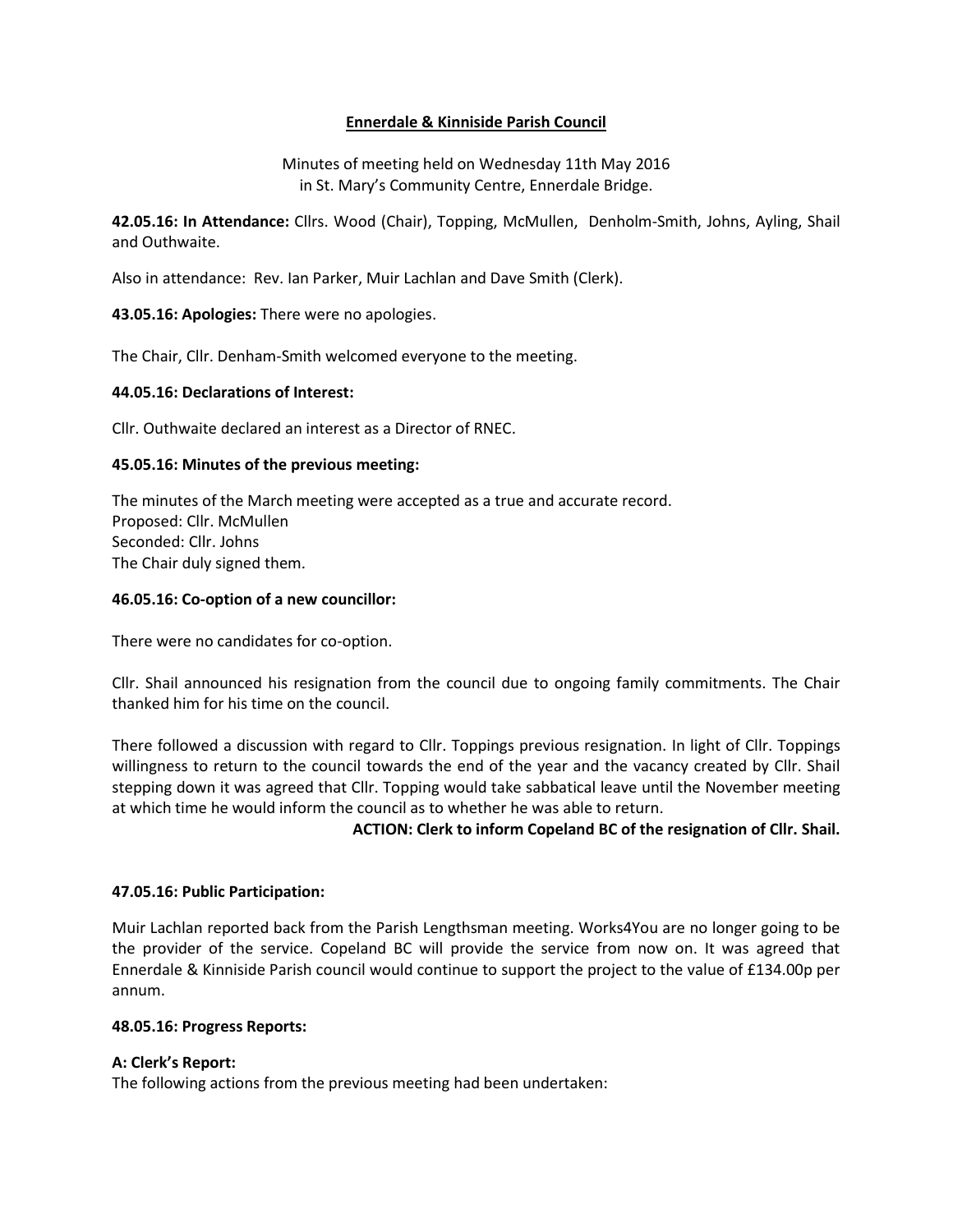20.03.16: Clerk to contact Connect Magazine and place vacancy notices on Boards: Done 20.03.16: Cllr. Topping to pass on to Cllr Johns the details of the new email address: Done 23.03.16: Clerk to inform the LDNPA of the views of the Council: Done 26.03.16: Cllr. Outhwaite to speak to the Ennerdale Hub re: setting up a community Facebook page: Ongoing 30.03.16: Clerk to send out all payments: Done

A list of correspondence was given:

| Correspondence                                           | <b>For information</b> | <b>For action</b> |
|----------------------------------------------------------|------------------------|-------------------|
| Copeland BC: Remittance advice                           |                        |                   |
| Email from Chris Pickles: re future of Lengthsman Scheme |                        |                   |
| <b>CALC Newsletter: March &amp; April</b>                |                        |                   |
| Insurance quote                                          |                        |                   |

**Recruitment of new Clerk and Councillors:** The Clerk reported that he had received an email from Susan Denham-Smith expressing an interest in becoming the new clerk to the council. After some discussion it was agreed that there would be no need for an interview as no one else had shown any interest in the post.

## **ACTION: Clerk to contact Susan Denham-Smith and meet up with her.**

## **B: RNEC:**

Cllr. Outhwaite reported that he had attended the last meeting at which the contribution of Cllr. Topping was acknowledged by all those present at the meeting.

# **C: ECRAG:**

Cllr. Ayling reported that the tarmac for the MUGA was to be laid on Friday and additional equipment would be installed shortly. A question regarding open access to the equipment was asked and Cllr. Ayling informed the meeting that the site would be open to the public but there would need to be some sort of access policy which has yet to be decided.

After some discussion it was agreed that the Parish Council insurance policy would cover the recreation field and all the equipment on it.

The old play area, Bridge park, is now closed and a quote for the removal of the play equipment is being sought.

# **D: Bus Service 217:**

Cllr. Wood reported back from the most recent meeting of the 217 group. The County Council officer who has supported the group for a number of years has been made redundant together with the whole team that she worked with. This means that there will be no support forthcoming from the Council to support the group. If the five Parish councils want to continue to financially support the group then they will have to form a legal entity and there will need to be a volunteer from each of the councils to sit on the group and to undertake a variety of activities to ensure its success.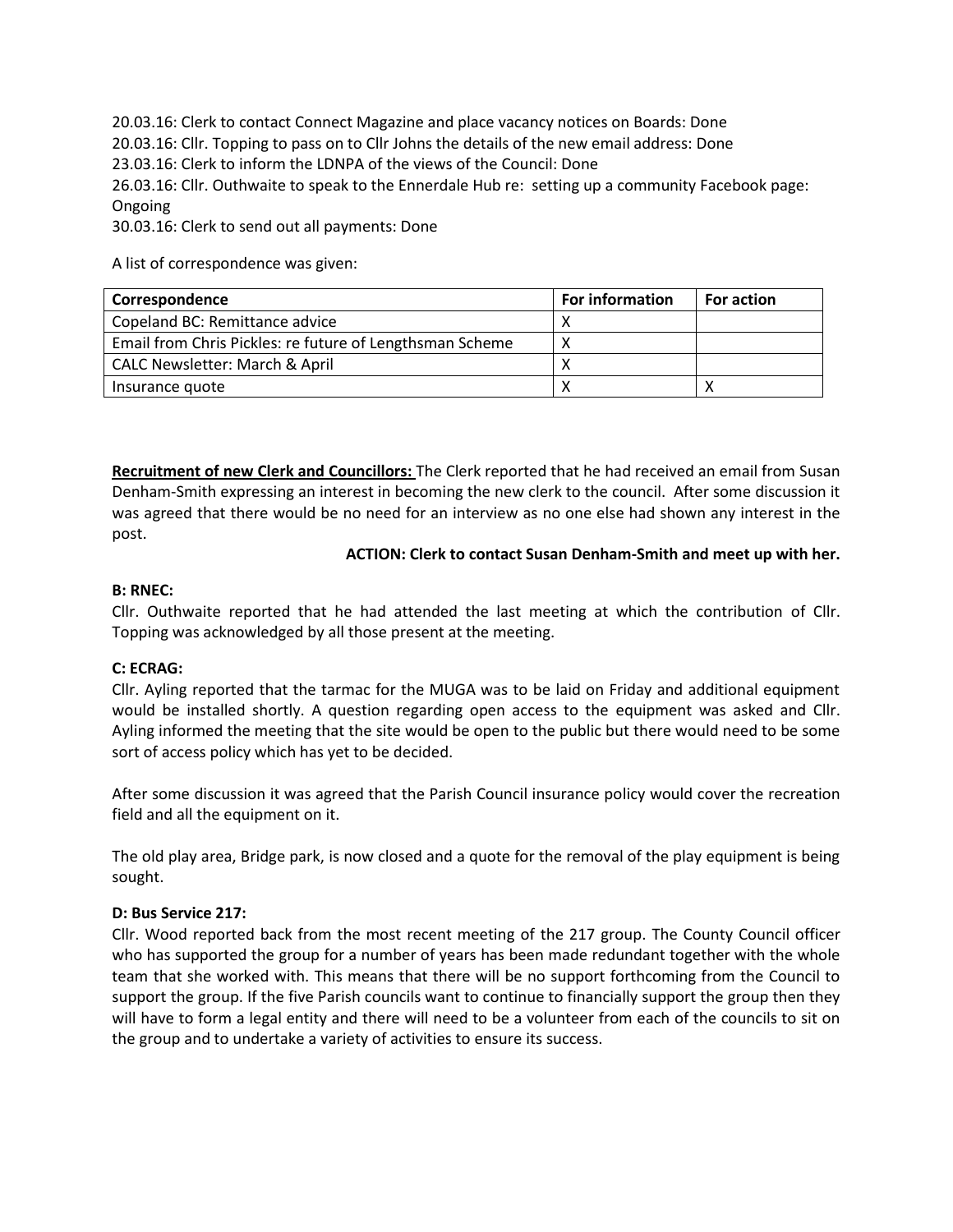It was agreed that the Parish Council would hold off making any decision with regard to the further funding for the 217 service until Cllr Wood reported back from an upcoming meeting at which the situation will be discussed.

## **E: Connecting Cumbria:**

Cllr. Topping informed the meeting that the government were no longer promising to get superfast broadband to every home in the country.

## **F: Website update:**

Cllr. Topping confirmed that was happy to continue to maintain the website as before.

## **G: Community Led Planning Group:**

Cllr. Johns reported that there had been a 48% of the questionnaires sent out had been returned and that she was very pleased with the response rate. Analysing the responses would be undertaken by Sue Roberts and once this had happened another meeting of the CLP group would be called.

The Chair suggested an official vote of thanks for all the work that Sue Roberts had undertaken to date on the plan and this was agreed by all those present.

## **H: United Utilities Liaison Group/The Off-Road Footpath:**

The second meeting of the Liaison Group had taken place on April 19th and the notes from the meeting had been circulated to all councillors. It was noted that the group seemed to be making good progress.

### **ACTION: This item is to be moved up the agenda to try and ensure Cllr. Othwaites attendance.**

### **49.05.16: Planning Matters:**

There was one new planning application to consider.

### **Ref: 7/2016/2027**

| Location: | Bridge End Water Treatment Works, Keswick                    |
|-----------|--------------------------------------------------------------|
| Proposal: | Development of a water supply from Thirlmere to West Cumbria |
| Reply by: | 29th May 2016                                                |

It was noted that none of the proposed works were to be undertaken in the Parish and councillors chose not to respond to this application.

Councillors were asked to note the following:

Notice of Listed Building Consent:

Ref: 7/2016/4008: Longmoor Head, Kinniside CA23 3AG - internal alterations

Ref: 7/2016/4009: Thorntrees, Ennerdale CA23 3AR -confirmation of compliance with conditions

### **50.05.16: Report from the Police and Neighbourhood Watch:**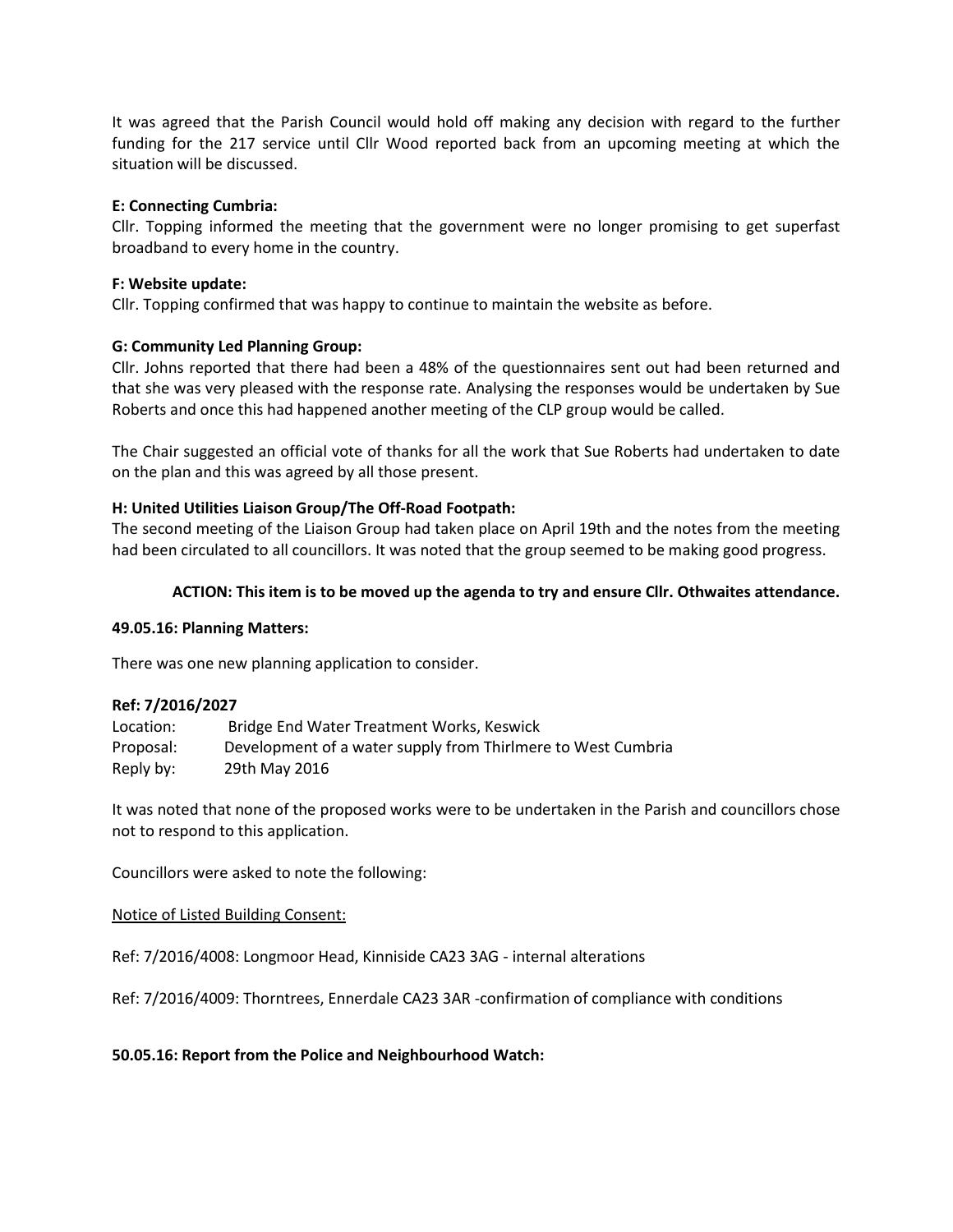Cllr. Wood had reported by email that no Neighbourhood Watch messages had been sent out in March or April.

Police reports were as follows: March 16: None April 16: No report available

### **51.05.16: Highways Matters:**

Cllr. Wood reported that he had been in touch with Kevin Cosgrove but had still been given no date for the installation of the mounting posts for the SID.

Two Parish Councils, Haille & Wilton and Weddicar had been in touch with regard to using the speedguns and the SIDs. It was agreed that they should first contact PC Willison regarding these matters.

### **ACTION: Cllr. Wood to pass on PC Willisons details.**

With the resignation of Cllr. Shail it was suggested that Muir Lachlan be contacted to see if he would be prepared to take on the Highways portfolio on behalf of the Parish council.

#### **ACTION: Cllr. Denham-Smith is to contact Muir Lachlan with regard to this matter.**

No other highways related issues were raised.

#### **52.05.16: Council Finance:**

The Clerk reported that the balance of the main account was £8,106.83p as per the latest available bank statement dated 18th March 2016.

The following payments were agreed:

| $\bullet$ | Aon Insurance:                        | £350.02p |
|-----------|---------------------------------------|----------|
|           | • Parish Online Mapping Service:      | £57.60p  |
|           | • CALC Annual Subscription 16/17:     | £130.00p |
| $\bullet$ | Bus service 217 support (CCC):        | £200.00p |
| $\bullet$ | Muir Lachlan - Red Squirrel Group:    | £56.50p  |
| $\bullet$ | North Press (questionnaire printing): | £231.04  |

Once the above payments, had been taken into account and the payment of the precept by Copeland BC, the reconciled balance of the account as of May 11th 2016 is £10,620.18p

#### **ACTION: Clerk to send out payments.**

#### **53.05.16: Feedback from meetings:**

No one from the council had been able to attend the last cold fell meeting but is was noted that an article had been placed in The Whitehaven News asking people to drive with care over the fell road as there would be many new lambs in the area.

#### **54.05.16: Items for the next meeting:**

Co-option of new councillor